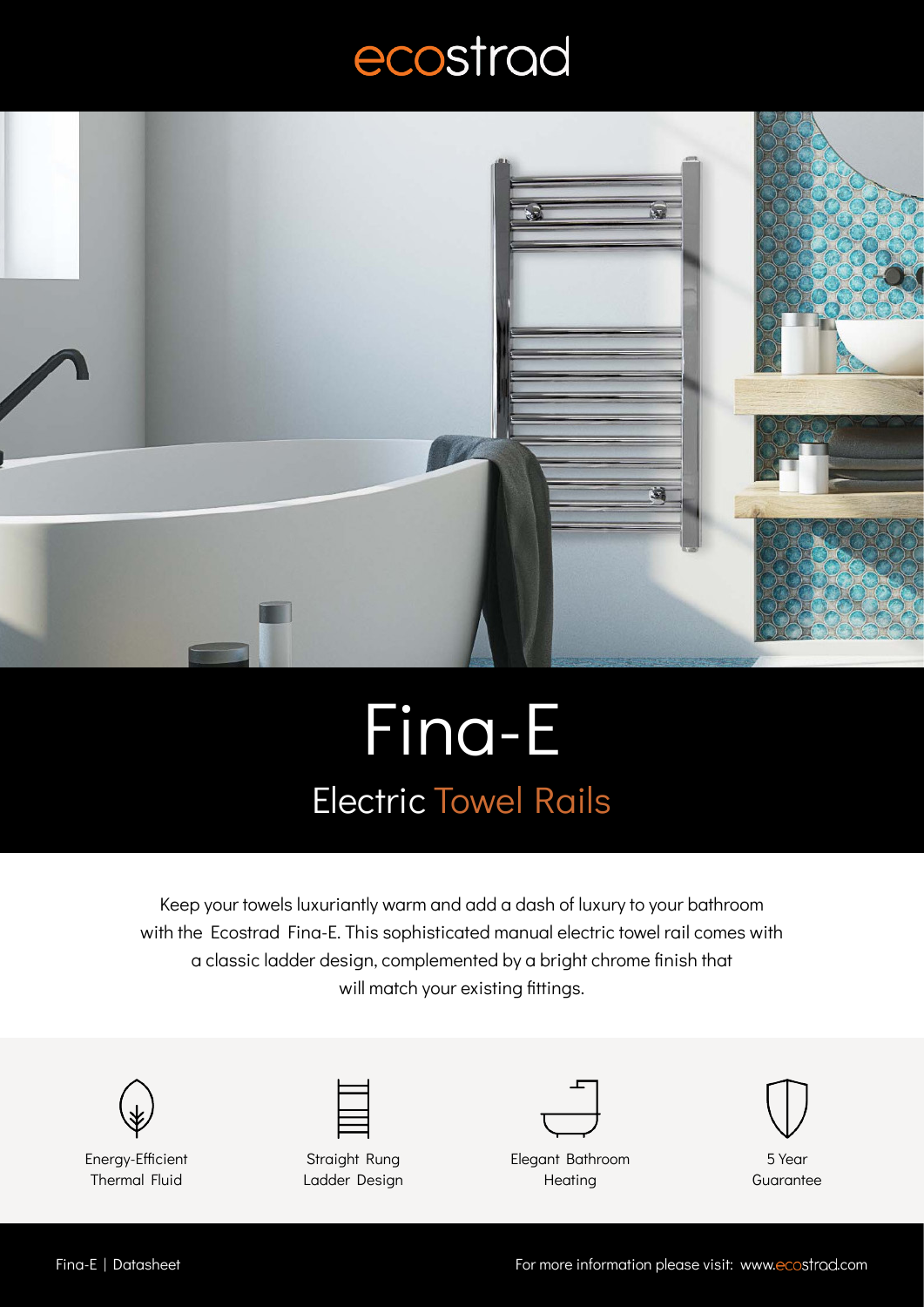

- Elegant Bathroom Heating
- Multiple finishes available
- Energy-Efficient Thermal Fluid
- Straight Rung Ladder Design
- Splashproof IP55 Rating
- Thermo-Fused for Safety
- A Modern Bathroom Essential
- Basic Manual Operation
- Adjustable with Optional Controller
- Excellent for Bathrooms & Kitchens
- Includes All Fixtures & Fittings
- 5 Year Manufacturer's Guarantee

## Technical Details

| Design         | Bar profile: 23x23mm. Steel.                                                                                    |
|----------------|-----------------------------------------------------------------------------------------------------------------|
| Colours        | Chrome, White (RAL 9016), Black (RAL 9005), Anthracite (RAL 7946).                                              |
| Models         | Straight, Curved, LST (Low Surface Temperature).                                                                |
| Element        | Pre-fitted, 1m cable, right side.<br>All straight rail models can be reversed so that the cable is on the left. |
| Installation   | Hardwired professional installation only. No fitted plug.                                                       |
| Voltage        | 230V, 50Hz.                                                                                                     |
| Protection     | IP55, Class I.                                                                                                  |
| Warranty       | 5 years on towel rail body, 1 year on element.                                                                  |
| Certifications | $\epsilon$ are                                                                                                  |